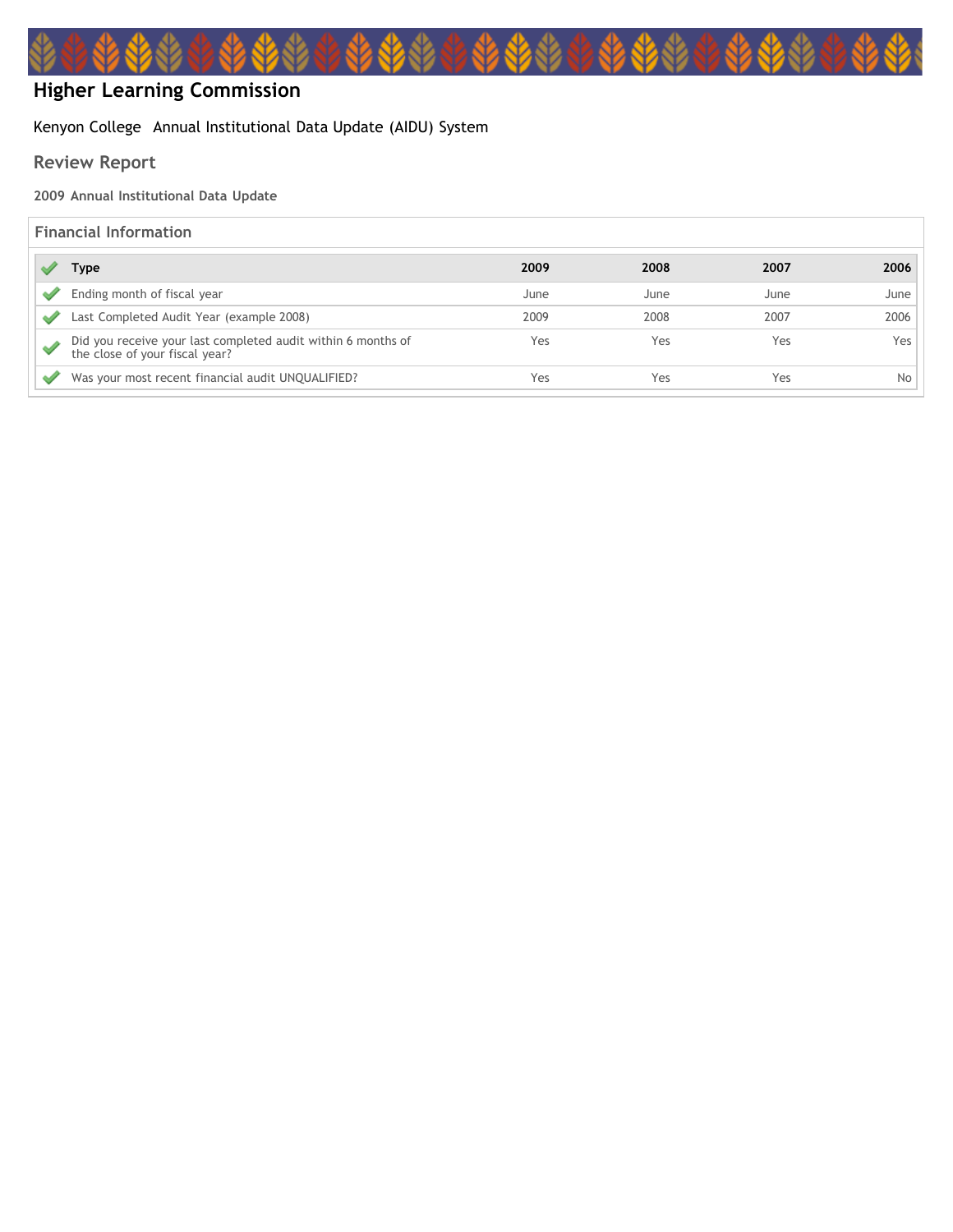| ◆ Composite Financial Index                                              |                                  |                  |                                  |                   |            |                      |                |    |            |                      |           |    |            |
|--------------------------------------------------------------------------|----------------------------------|------------------|----------------------------------|-------------------|------------|----------------------|----------------|----|------------|----------------------|-----------|----|------------|
| FYE (Page 1 of 2)                                                        |                                  | 2009             |                                  |                   |            | 2008                 |                |    |            | 2007                 |           |    |            |
| <b>Primary Reserve Ratio Calculation</b>                                 |                                  | <b>Data</b>      | Str                              | Wt                | <b>CFI</b> | <b>Data</b>          | Str            | Wt | <b>CFI</b> | <b>Data</b>          | Str       | Wt | <b>CFI</b> |
| Unrestricted net assets                                                  |                                  | 189,365          |                                  |                   |            | 253,692              |                |    |            | 253,976              |           |    |            |
| Temporarily restricted net assets                                        | $^{+}$                           | 54,295           |                                  |                   |            | 58,427               |                |    |            | 64,279               |           |    |            |
| Annuities, term endowments & life income funds temporarily<br>restricted |                                  | 2,423            |                                  |                   |            | 2,402                |                |    |            | 2,355                |           |    |            |
| Intangible assets                                                        |                                  | $\boldsymbol{0}$ |                                  |                   |            | $\overline{0}$       |                |    |            | $\boldsymbol{0}$     |           |    |            |
| Net property and equipment                                               |                                  | 205,706          |                                  |                   |            | 200,396              |                |    |            | 181,554              |           |    |            |
| All debt obtained for long-term purposes                                 |                                  | $+ 176,175$      |                                  |                   |            | 176,805              |                |    |            | 177,400              |           |    |            |
| Post-employment & retirement liabilities                                 | $\begin{array}{c} + \end{array}$ | 4,131            |                                  |                   |            | 3,919                |                |    |            | 4,570                |           |    |            |
| Unsecured related-party receivables                                      |                                  | 15,146           |                                  |                   |            | 14,321               |                |    |            | 12,415               |           |    |            |
| Expendable Net Assets sub-total                                          |                                  | 200,691          |                                  |                   |            | 275,724              |                |    |            | 303,901              |           |    |            |
| Total unrestricted expenses                                              |                                  | 159,513          |                                  |                   |            | 96,710               |                |    |            | 77,144               |           |    |            |
| Primary reserve ratio /                                                  |                                  | 1.258            |                                  | $3.00 \quad 0.40$ | 1.20       | 2.851 3.00 0.40 1.20 |                |    |            | 3.939 3.00 0.40 1.20 |           |    |            |
| <b>Equity Ratio Calculation</b>                                          |                                  |                  |                                  |                   |            |                      |                |    |            |                      |           |    |            |
| Net assets (unrest + temp + permanent)                                   |                                  | 364,651          |                                  |                   |            | 428,585              |                |    |            | 426,461              |           |    |            |
| Intangible assets                                                        |                                  | $\mathbf{0}$     |                                  |                   |            | $\Omega$             |                |    |            | $\mathbf 0$          |           |    |            |
| Unsecured related-party receivables (from Primary Reserve Ratio) -       |                                  | 15,146           |                                  |                   |            | 14,321               |                |    |            | 12,415               |           |    |            |
| Modified Net Assets sub-total                                            |                                  | 349,505          |                                  |                   |            | 414,264              |                |    |            | 414,046              |           |    |            |
| <b>Total Assets</b>                                                      |                                  | 565,709          |                                  |                   |            | 628,100              |                |    |            | 624,900              |           |    |            |
| Unsecured related-party receivables (from Primary Reserve Ratio)         |                                  | 15,146           |                                  |                   |            | 14,321               |                |    |            | 12,415               |           |    |            |
| Intangible assets (from above)                                           |                                  | $\mathbf 0$      |                                  |                   |            | $\Omega$             |                |    |            | $\mathbf{0}$         |           |    |            |
| <b>Modified Assests sub-total</b>                                        |                                  | 550,563          |                                  |                   |            | 613,779              |                |    |            | 612,485              |           |    |            |
| Equity ratio /                                                           |                                  | 0.635            |                                  | 3.00 0.40         | 1.20       | 0.675                | 3.00 0.40 1.20 |    |            | $0.676$ 3.00 0.40    |           |    | 1.20       |
| Net Income ratio calculation                                             |                                  |                  |                                  |                   |            |                      |                |    |            |                      |           |    |            |
| Change in unrestricted net assets                                        |                                  | $-61,178$        |                                  |                   |            | $-284$               |                |    |            | 51,072               |           |    |            |
| Total unrestricted revenue                                               |                                  | 98,335           |                                  |                   |            | 96,426               |                |    |            | 128,216              |           |    |            |
| Net Income ratio /                                                       |                                  | $-0.622$         | $\overline{\phantom{a}}$<br>1.00 | 0.20              | 0.20       | $-0.003$             | $0.93$ 0.20    |    | 0.19       | 0.398                | 3.00 0.20 |    | 0.60       |
| Total-Composite Financial Indicator Score (CFI)                          |                                  |                  |                                  |                   | 2.2        |                      |                |    | 2.6        |                      |           |    | 3.0        |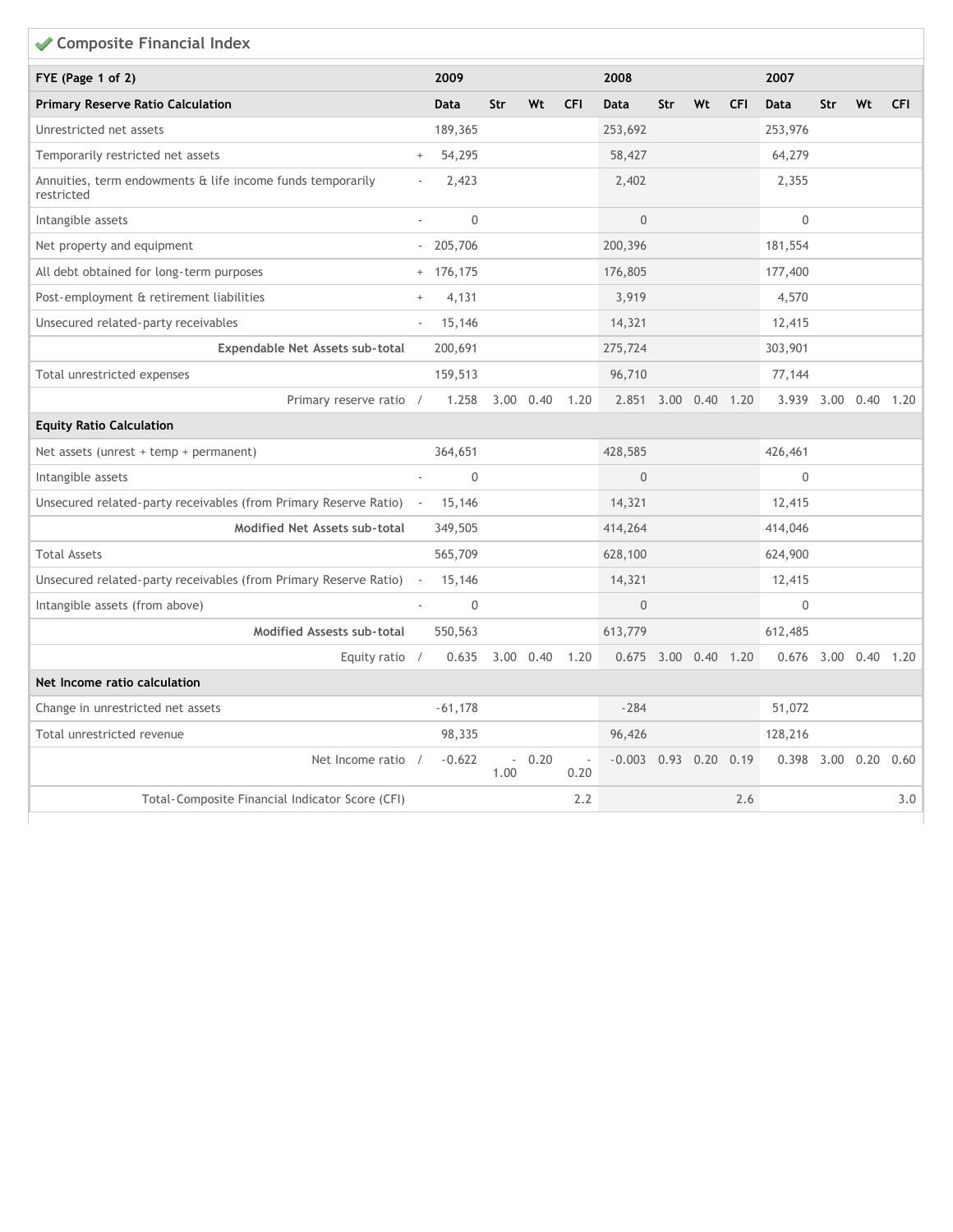| FYE (Page 2 of 2)                                                     |                 | 2006         |      |      |            |
|-----------------------------------------------------------------------|-----------------|--------------|------|------|------------|
| <b>Primary Reserve Ratio Calculation</b>                              |                 | <b>Data</b>  | Str  | Wt   | <b>CFI</b> |
| Unrestricted net assets                                               |                 | 202,904      |      |      |            |
| Temporarily restricted net assets                                     | $\! + \!\!\!\!$ | 66,976       |      |      |            |
| Annuities, term endowments & life income funds temporarily restricted |                 | 2,199        |      |      |            |
| Intangible assets                                                     | ÷,              | $\Omega$     |      |      |            |
| Net property and equipment                                            | $\sim$          | 171,395      |      |      |            |
| All debt obtained for long-term purposes                              | $+$             | 140,580      |      |      |            |
| Post-employment & retirement liabilities                              | $\! + \!\!\!\!$ | 8,475        |      |      |            |
| Unsecured related-party receivables                                   | ×.              | $\Omega$     |      |      |            |
| Expendable Net Assets sub-total                                       |                 | 245,341      |      |      |            |
| Total unrestricted expenses                                           |                 | 75,925       |      |      |            |
| Primary reserve ratio                                                 | $\sqrt{2}$      | 3.231        | 3.00 | 0.40 | 1.20       |
| <b>Equity Ratio Calculation</b>                                       |                 |              |      |      |            |
| Net assets (unrest + temp + permanent)                                |                 | 367,112      |      |      |            |
| Intangible assets                                                     | ÷               | $\Omega$     |      |      |            |
| Unsecured related-party receivables (from Primary Reserve Ratio)      |                 | $\Omega$     |      |      |            |
| Modified Net Assets sub-total                                         |                 | 367,112      |      |      |            |
| <b>Total Assets</b>                                                   |                 | 531,704      |      |      |            |
| Unsecured related-party receivables (from Primary Reserve Ratio)      | ä,              | $\mathbf{0}$ |      |      |            |
| Intangible assets (from above)                                        |                 | $\Omega$     |      |      |            |
| Modified Assests sub-total                                            |                 | 531,704      |      |      |            |
| Equity ratio                                                          | $\sqrt{2}$      | 0.690        | 3.00 | 0.40 | 1.20       |
| Net Income ratio calculation                                          |                 |              |      |      |            |
| Change in unrestricted net assets                                     |                 | 24,435       |      |      |            |
| Total unrestricted revenue                                            |                 | 97,777       |      |      |            |
| Net Income ratio                                                      | $\sqrt{2}$      | 0.250        | 3.00 | 0.20 | 0.60       |
| Total-Composite Financial Indicator Score (CFI)                       |                 |              |      |      | 3.0        |